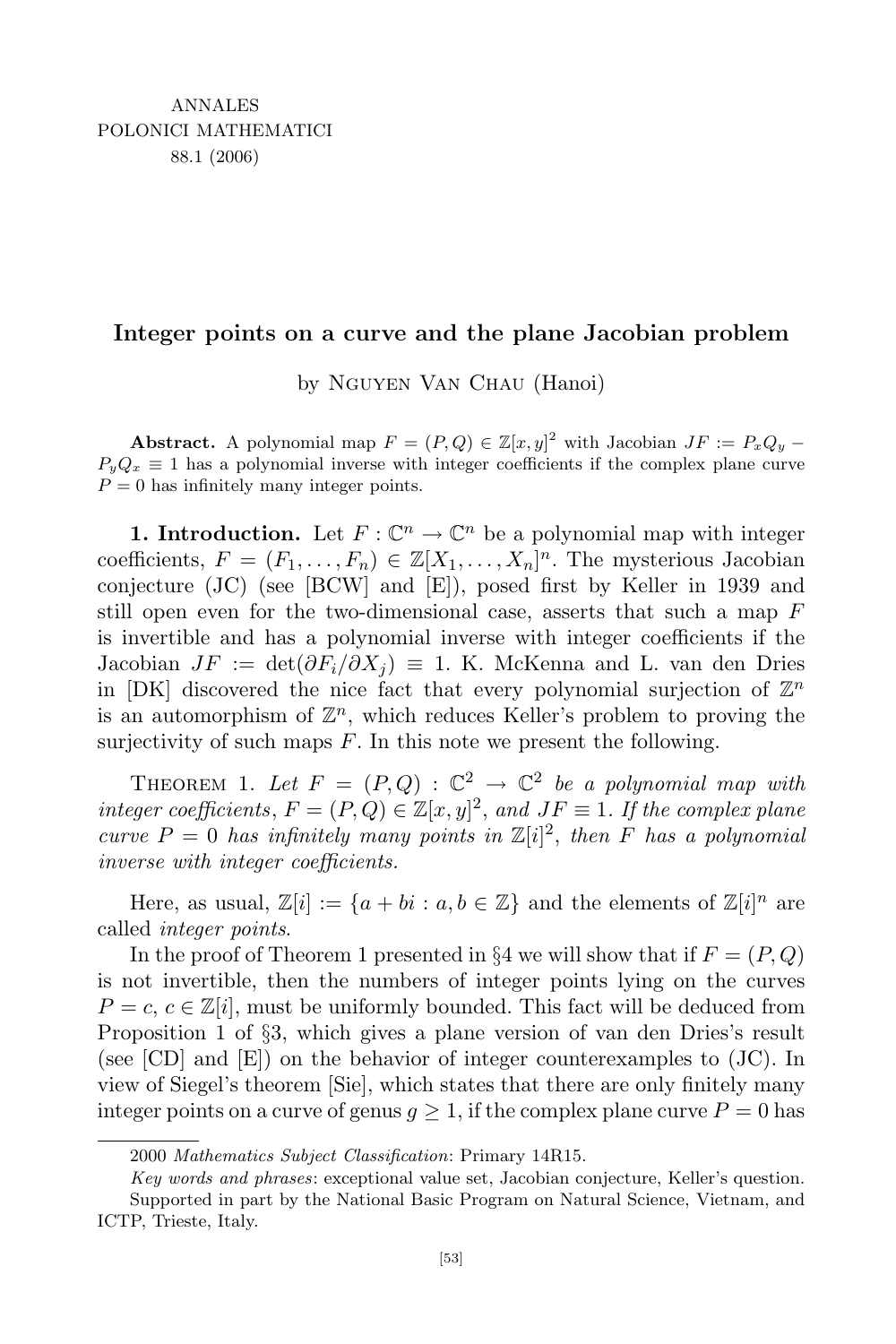infinitely many points in  $\mathbb{Z}[i]^2$ , at least one of its irreducible components is a rational curve. Part of the plane Jacobian conjecture is the question whether a polynomial map  $f = (p, q) \in \mathbb{C}[x, y]^2$  with  $Jf \equiv c \in \mathbb{C}^*$  is invertible if the curve  $p = 0$  has an irreducible component which is a rational curve. It has only been known that such a map f is invertible if the curve  $p = 0$  has an irreducible component homeomorphic to  $\mathbb C$  or if all fibers of p are irreducible and the generic fiber of  $p$  is a rational curve (see [R], [LW] and [NN]).

2. Lemma on partial inverse. We consider a given  $F: \mathbb{C}^n \to \mathbb{C}^n$ ,  $(F_1, \ldots, F_n) \in \mathbb{C}[X_1, \ldots, X_n]^n$ , with  $F(0) = 0$  and  $JF \equiv c \in \mathbb{C}^*$ . In view of the implicit function theorem the map  $F$  has a unique local analytic inverse  $G(Y) = (G_1, \ldots, G_n)(Y)$  defined on an open neighborhood W of 0 for which  $G(0) = 0$  and

(1) 
$$
F \circ G(Y) = Y, \quad G \circ F(X) = X, \quad Y \in W, \ X \in G(W).
$$

Furthermore, the components  $G_i$  of G are power series in variables  $Y =$  $(Y_1, \ldots, Y_n)$  with complex coefficients and the identities in (1) hold in the sense of formal series.

The following lemma, which will be used in the next section, may be of independent interest.

LEMMA 1. Let  $1 \leq k \leq n$  be fixed and  $L := \{y \in \mathbb{C}^n : y_j = 0, j = 1\}$  $k + 1, \ldots, n$ . If  $G_i(Y_1, \ldots, Y_k, 0, \ldots, 0), i = 1, \ldots, n$ , are polynomials, then

(i) the map  $g: L \to g(L) \subset \mathbb{C}^n$  defined by

 $g(y_1, \ldots, y_k, 0, \ldots, 0) := G(y_1, \ldots, y_k, 0, \ldots, 0)$ 

is an isomorphism,

- (ii) the inverse of g is the restriction f of F to the image  $g(L)$ ,
- (iii) if  $n = 2$  and  $k = 1$ , then the map F is invertible and  $F^{-1} = G$ .

*Proof.* First, we will prove (i) and (ii). Let  $V$  be the connected component of  $F^{-1}(L)$  containing the origin 0. Since  $JF \equiv c \in \mathbb{C}^*, F^{-1}(L)$  is a nonsingular algebraic set of dimension  $k$ , and hence  $V$  is a nonsingular irreducible algebraic set of dimension k. Let  $F_V$  be the restriction of F to V. As the components  $G_i(Y_1,\ldots,Y_k,0,\ldots,0), i=1,\ldots,n$ , are polynomials, the maps  $F_V \circ g$  and  $g \circ F_V$  are well defined and are regular morphisms. Furthermore, by (1) we have  $F_V \circ g = id_L$  on  $L \cap W$  and  $g \circ F_V = id_V$  on  $V \cap G(W)$ . As  $L$  and  $V$  are nonsingular irreducible algebraic sets of dimension  $k$ , it follows that  $F_V \circ q = id_L, \quad q \circ F_V = id_V$ 

and

$$
g(L) = V, \quad f = F_V.
$$

Hence, we get the conclusions (i) and (ii).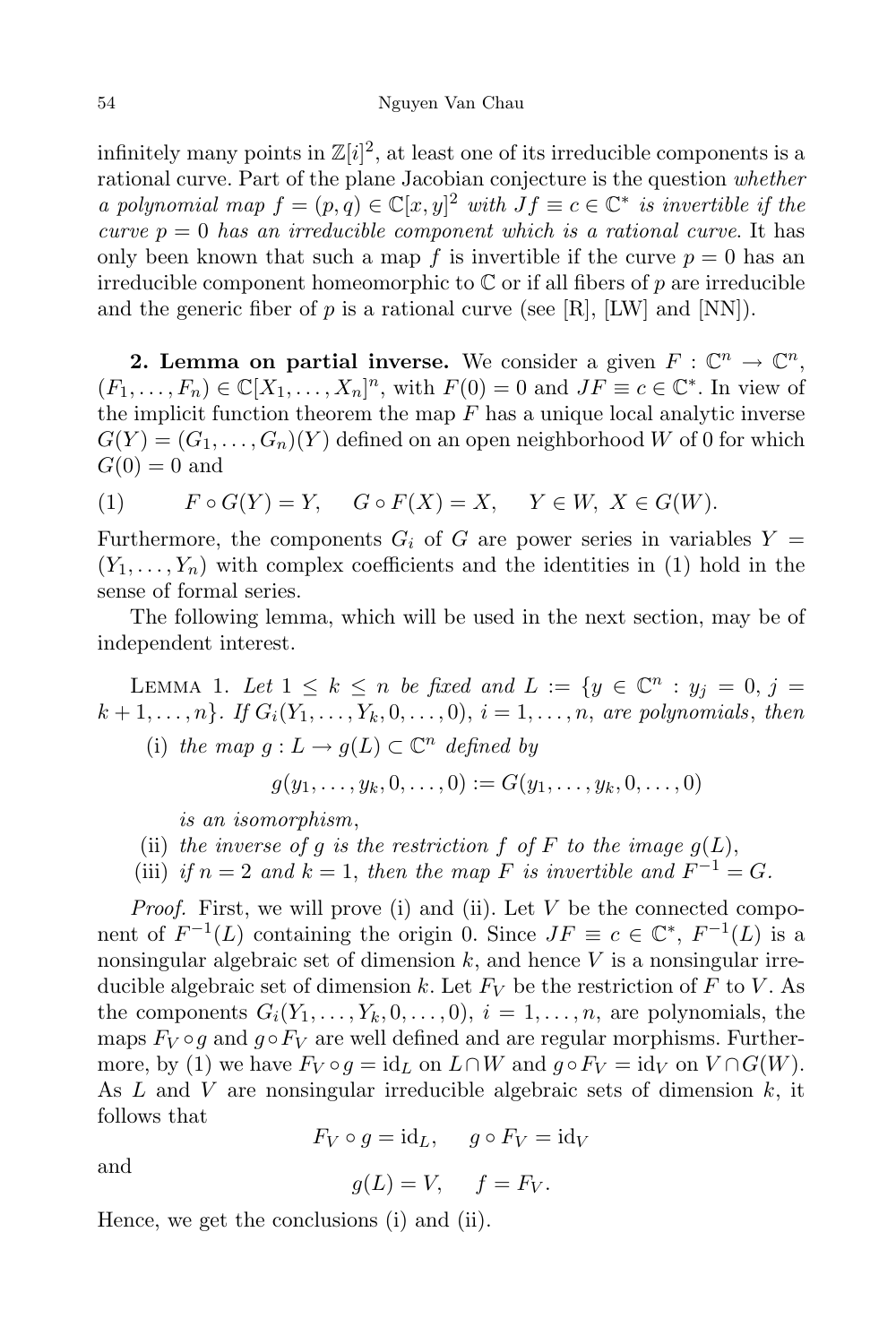Now, we consider the case  $n = 2$  and  $k = 1$ . By (i) and (ii) the maps  $g: L \to \mathbb{C}^2$  and  $f: g(L) \to \mathbb{C}^2$  are embeddings. Applying the Abhyankar– Moh–Suzuki Theorem on embeddings of the line into the plane (see [AM],  $[S]$ , we can find new affine coordinates of  $\mathbb{C}^2$  in which  $g(L)$  is a line. Thus, F maps the line  $g(L)$  one-to-one to the line L, as f is the restriction of F to  $g(L)$ . Then F is invertible and  $F^{-1} = G$  by the well known fact (see [G], [E]) that a non-zero constant Jacobian polynomial map of  $\mathbb{C}^2$  is invertible if it sends a line one-to-one into the plane (this results from an application of the Abhyankar–Moh–Suzuki Theorem and the similarity of Newton polygons of components of Jacobian pairs).

3. A plane version of van den Dries's result. Van den Dries (see [CD] and [E]) observed that if  $F \in \mathbb{Z}^n[X]$  is a counterexample to (JC) and  $JF \equiv 1$ , then F will map the lattice  $\mathbb{Z}[i]^n$  into a narrow neighborhood of its exceptional value set  $A_F$ , namely

(2) 
$$
\text{Dist}(F(p), A_F) \le 1 \quad \text{ for all } p \in \mathbb{Z}[i]^n,
$$

where

Dist
$$
(p, V) := \inf_{q \in V} \max_{i=1,...,n} |p_i - q_i|
$$

and the exceptional value set of F is the smallest subset  $A_F \subset \mathbb{C}^n$  such that the restriction  $F: \mathbb{C}^n \setminus F^{-1}(A_F) \to \mathbb{C}^n \setminus A_F$  gives an unbranched covering.

The following gives a version of the above-mentioned result for the plane case. For points  $q = (a, b) \in \mathbb{C}^2$  and a subset  $V \subset \mathbb{C}^2$  we define

$$
d(q, V) := \max(\min\{|a - u| : (u, b) \in V\}, \min\{|b - v| : (a, v) \in V\}).
$$

Here, by convention,  $\max\{\emptyset\} := +\infty$ . Clearly,  $Dist(q, V) \leq \widehat{d}(q, V)$ .

PROPOSITION 1. Let  $F = (P,Q) \in \mathbb{Z}[x,y]^2$  with  $JF \equiv 1$ . If F is not invertible, then

(3) 
$$
\widehat{d}(F(p), A_F) \leq 1 \quad \text{for all } p \in \mathbb{Z}[i]^2.
$$

*Proof.* Assume the contrary that there is a point  $(a, b) \in \mathbb{Z}[i]^2$  such that  $\widehat{d}(F(a, b), A_F) > 1$ , for instance,

(4) 
$$
\min\{|P(a,b) - u| : (u, Q(a,b)) \in A_F\} > 1.
$$

Instead of F, we consider the map  $\overline{F} = (\overline{P}, \overline{Q})$  given by  $\overline{F}(x, y) := F(x + a, \overline{Q})$  $(y+b) - F(a, b)$ . As  $(a, b) \in \mathbb{Z}[i]^2$  and  $F \in \mathbb{Z}[x, y]^2$  with  $JF \equiv 1$ , one can verify that  $\overline{F} \in \mathbb{Z}[i][x, y]^2$ ,  $J\overline{F} \equiv 1$ ,  $\overline{F}(0, 0) = (0, 0)$  and, like  $F$ ,  $\overline{F}$  is not invertible. Furthermore,  $A_{\overline{F}} = A_F - F(a, b)$  and  $\min\{|P(a, b) - u| : (u, Q(a, b)) \in A_F\}$  $\min\{|u|: (u,0) \in A_{\overline{F}}\}.$  Hence, by (4),

$$
\min\{|u| : (u,0) \in A_{\overline{F}}\} > 1.
$$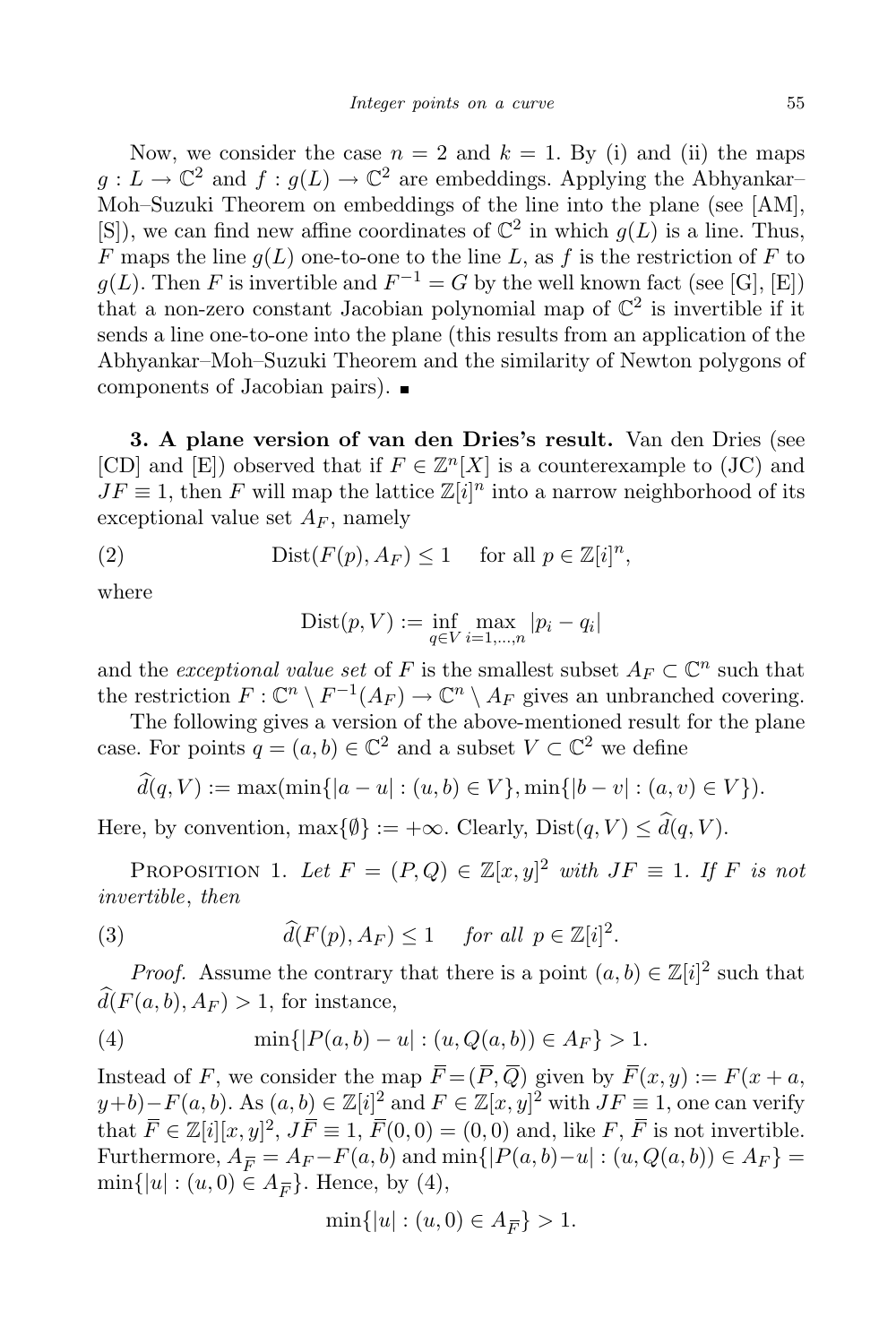It follows that there are numbers  $r > 1$  and  $s > 0$  small enough such that the set  $A_{\overline{F}}$  does not intersect the box  $B := \{(u, v) \in \mathbb{C}^2 : |u| < r, |v| < s\}.$ 

Now, let  $G(u, v) = (R(u, v), S(u, v))$  be the local inverse of  $\overline{F}$  at  $(0, 0)$ ,  $G(0,0) = (0,0), \overline{F} \circ G(u,v) = (u,v)$  on a neighborhood W of  $(0,0)$  and  $R(u, v)$  and  $S(u, v)$  are convergent power series in W. Since  $\overline{F}$  :  $\mathbb{C}^2 \setminus \overline{F}$  $\bar{F}^{-1}(A_{\bar{F}}) \rightarrow \mathbb{C}^2 \setminus A_{\bar{F}}$  is an unbranched covering and B is an open simply connected set with  $B \cap A_{\overline{F}} = \emptyset$ , the local inverse G of  $\overline{F}$  can be extended analytically over the box  $B$ . It follows that the power series  $R(u, 0)$ and  $S(u, 0)$  are convergent for  $|u| < r$ . As  $R(u, 0)$  and  $S(u, 0)$  are power series with coefficients in  $\mathbb{Z}[i]$  and  $r > 1$ ,  $R(u, 0)$  and  $S(u, 0)$  must be polynomials in u. Hence, by applying Lemma 1 we find that  $\overline{F}$  is invertible, which contradicts the assumption.  $\blacksquare$ 

REMARK 1. As shown in [E, p. 262], there exist dominant mappings  $F$ of  $\mathbb{C}^n$  which satisfy van den Dries's estimate. One of such maps is the map  $F = (P, Q)$ , where

$$
P(x,y) = x^6y^4 + x^2y, \quad Q(x,y) = x^9y^6 + 3x^5y^3 + 3x,
$$

given by Makar–Limanov. For this map  $A_F = \{u = 0\} \cup \{u^3 - v^2 = 0\},$  $P(x,y) = s^2 - (xy)^{-2}$  and  $Q(x,y) = s^3 - (xy)^{-3}$ , where  $s := x^3y^2 + (xy)^{-1}$ . Then  $Dist(F(x, y), A_F) = 0$  for  $x = 0$  or  $y = 0$  and  $Dist(F(x, y), A_F) \le$  $Dist(F(x, y), (s^2, s^3)) \leq 1$  for  $(xy)^{-1} < 1$ . Hence,

$$
Dist(F(x, y), A_F) \le 1 \quad \text{ for all } (x, y) \in \mathbb{Z}[i]^2.
$$

However, this map does not satisfy the estimate (3). Indeed, for  $(x, y) =$ (1, 1),  $F(1,1) = (3,7)$  and the line  $u = 3$  intersects  $A_F$  at  $(3,3\sqrt{3})$  and  $(3, -3\sqrt{3})$ . So,  $\hat{d}(F(1, 1), A_F) > 1$ , since

$$
\min\{|7 - v| : (3, v) \in A_F\} = 7 - 3\sqrt{3} > 1.
$$

4. Proof of Theorem 1. Let  $k \in \mathbb{Z}[i]$  and denote by  $I(P, k)$  the set of all integer points lying on the curve  $P = k$ ,  $I(P, k) := \{P = k\} \cap \mathbb{Z}[i]^2$ . Theorem 1 follows directly from the following lemma.

LEMMA 2. Let  $F = (P, Q) \in \mathbb{Z}[x, y]^2$  with  $JF \equiv 1$ . If F is not invertible, then the numbers  $\#I(P, k)$ ,  $k \in \mathbb{Z}[i]$ , must be uniformly bounded:

$$
\max_{k \in \mathbb{Z}[i]} \# I(P,k) < \infty.
$$

*Proof.* Since F is not invertible,  $A_F \neq \emptyset$  and is an algebraic curve in  $\mathbb{C}^2$ (see for example [J]). Let  $\text{Deg } A_F$  be the degree of the curve  $A_F$  and  $\text{deg}_{\text{geo}} F$ be the topological degree of F, that is,  $deg_{geo} F = \#F^{-1}(p)$  for generic points  $p \in \mathbb{C}^2$ . As  $JF \equiv 1$ , we have  $\deg_{\text{geo}} F \geq \#F^{-1}(p)$  for all  $p \in \mathbb{C}^2$ .

Now, fix a number  $k \in \mathbb{Z}[i]$ . Denote by L the line  $\{(u, v) \in \mathbb{C}^2 : u = k\}$ and by D the disk  $\{(0, c) \in \mathbb{C}^2 : |c| \leq 1\}$ . Then in view of Proposition 1 we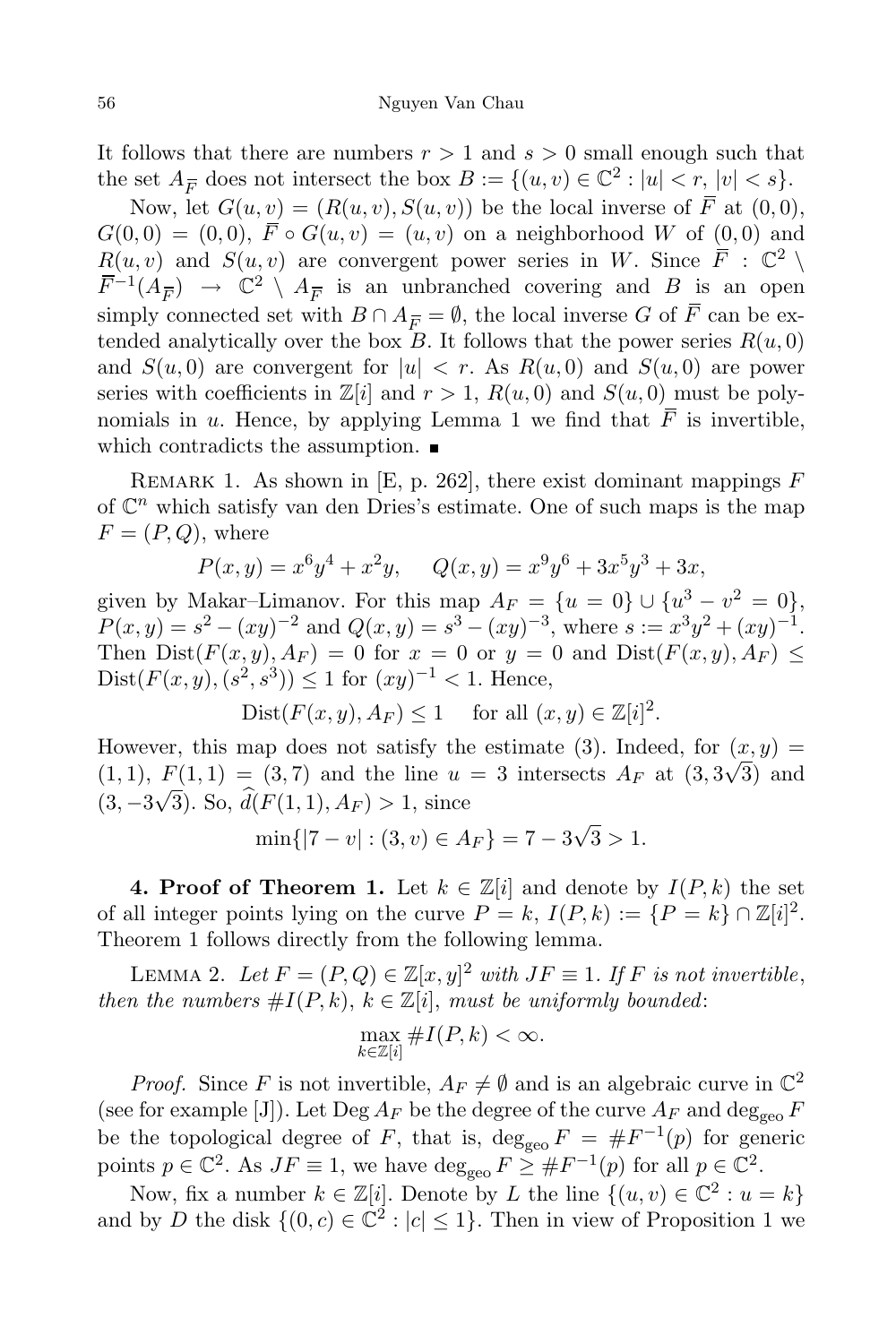have

$$
I(P,k) \subset F^{-1}\Big(\bigcup_{p \in L \cap A_F} ((p+D) \cap \mathbb{Z}^2[i])\Big).
$$

It is easy to see that none of the sets  $(p+D) \cap \mathbb{Z}^2[i]$  has more than five points. So, we get

$$
#I(P,k) \leq 5 \deg_{\text{geo}} F \cdot \#(L \cap A_F).
$$

The number  $\#(L \cap A_F)$  cannot be larger than the intersection number of the line L and the curve  $A_F$ , except for the situation  $L \subset A_F$ . However, such a situation is impossible, since the irreducible components of  $A_F$  cannot be isomorphic to a line (see [C1]). Hence, we obtain

(5) 
$$
\#I(P,k) \leq 5 \deg_{\text{geo}} F \operatorname{Deg}_{R}.
$$

REMARK 2. Examining the intersection  $L \cap A_F$  more carefully and using the results of  $[C1]$ , one can improve the bound in  $(4)$ . In fact, we can get

(6) 
$$
\#I(P,k) < 5 \deg_{\text{geo}} F \deg P \frac{\text{gcd}(\deg P, \deg Q) - 1}{\text{gcd}(\deg P, \deg Q)}.
$$

REMARK 3. One may ask for which curves  $h = 0$  the set  $I(h \circ F, 0)$  is finite. If  $h = 0$  is not such a curve, the curve  $h \circ F = 0$  must have a branch at infinity  $\gamma$  which contains infinitely many integer points. Then the branch  $F(\gamma)$ , which is a branch at infinity of  $h = 0$ , must be very close to branches at infinity of the curve  $A_F$ . Using the description of  $A_F$  in [C2], we can see that if  $(P,Q) \in \mathbb{Z}[x,y]^2$  is a counterexample to (JC), then  $\#I(h \circ F, 0) < \infty$ for almost all curves  $h = 0$  homeomorphic to  $\mathbb{C}$ .

To conclude the paper we remark that both Theorem 1 and Proposition 1 remain true if one replaces the ring  $\mathbb{Z}[i]$  by subrings R of the ring of integers of a quadratic number field of the form  $\mathbb{Q}(i\sqrt{m})$ . In fact, in our arguments to prove Theorem 1 and Proposition 1 the only fact on  $\mathbb{Z}[i]$  used is that every power series with coefficients in  $\mathbb{Z}[i]$  and convergence radius larger than 1 must be a polynomial. This fact is also true for power series with coefficients in such a ring R (see  $[E]$ ).

Acknowledgments. The author wishes to thank Prof. A. van den Essen for many valuable suggestions and useful discussions.

## References

- [A] S. S. Abhyankar, Expansion Techniques in Algebraic Geometry, Tata Inst. Fund. Res., 1977.
- [AM] S. S. Abhyankar and T. T. Moh, *Embeddings of the line in the plane*, J. Reine Angew. Math. 276 (1975), 148–166.